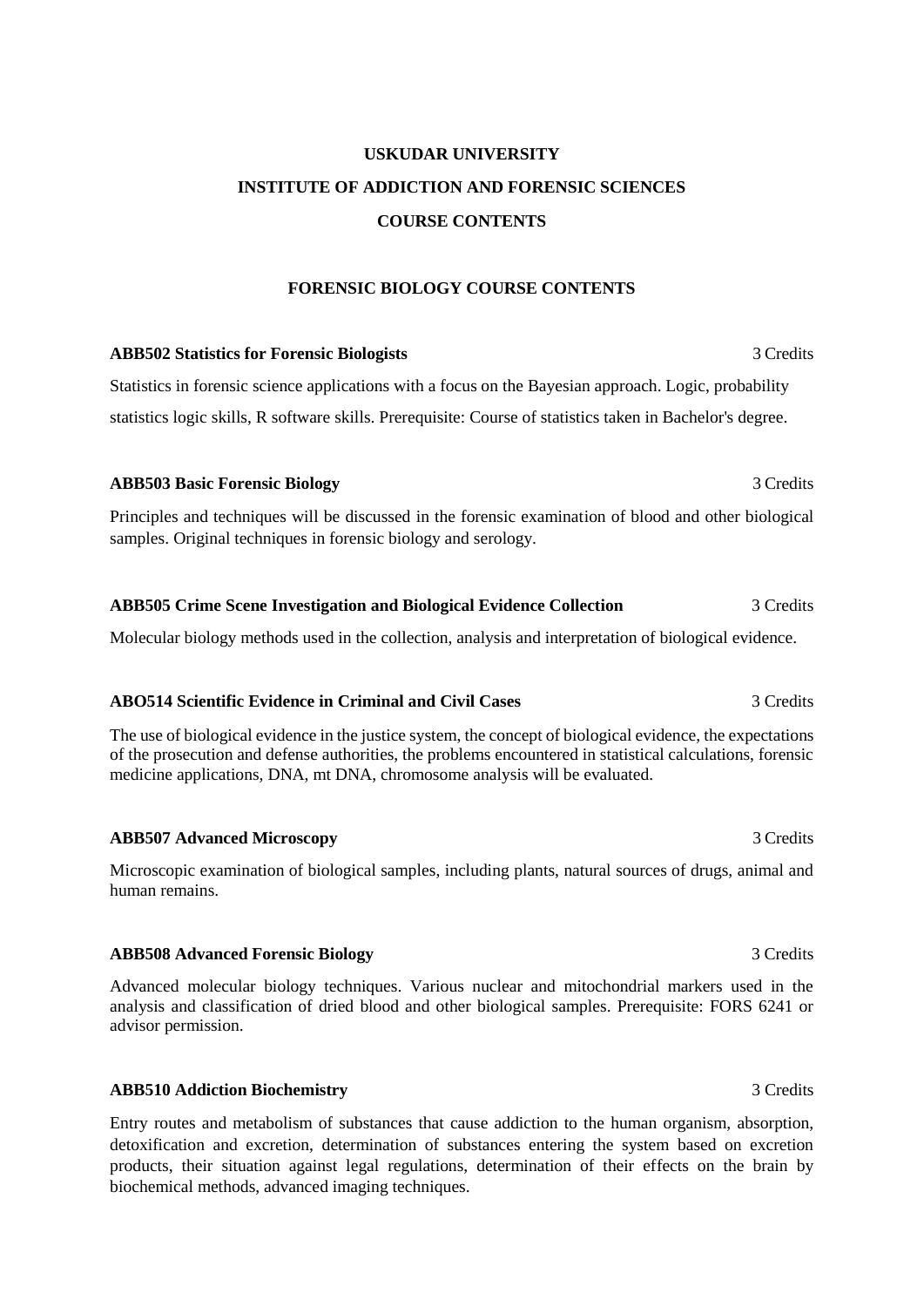## **ABB512 Pattern Analysis** 3 Credits

Examining the stains caused by the weapon used in wounding and killing, the quality of the weapon and the distribution of the stains on the floor, ceiling, wall and clothes.

## **ABB513 Forensic Entomology** 3 Credits

In determining the time elapsed after death, collecting flies, insects and all kinds of arthropods from the corpse, sending it to the laboratory techniques, principles for determining the period after death.

**ABB514 Forensic Medicine - Thanatology** 3 Credits

Mechanism of death, postmortem changes and their causes.

## **ABB515 Neurobiology of Addiction** 3 Credits

Structure of the brain, addiction and reward pathway, effects of drugs on the brain, new approaches. Possible uses of this information in treatment.

## **ABB516 Identification of Biological Evidence** 3 Credits

Basic techniques used in the collection, preservation, packaging, sending to the laboratory, identification and identification of blood and other body fluids, DNA analysis.

## **ABB517 Current Applications in Forensic Biology** 3 Credits

Problems solved with contemporary forensic biology applications by using new methods and developments.

## **ABB518 Artifact Evidence and Microscopy** 3 Credits 3 Credits

Use of microscopic examination in the identification of hair, hair, sperm, and different stains.

## **ABB519 Forensic Biologists and Expertise** 3 Credits

Principles of criminal law and the concept of evidence in private law and the principles and methods of application of general regulations in the forensic sciences.

| <b>ABB522 Seminar</b>                        | No Credits |
|----------------------------------------------|------------|
| <b>ABB525 Project Study (without Thesis)</b> | 30 Credits |
| <b>ABB530 Thesis Study</b>                   | 60 Credits |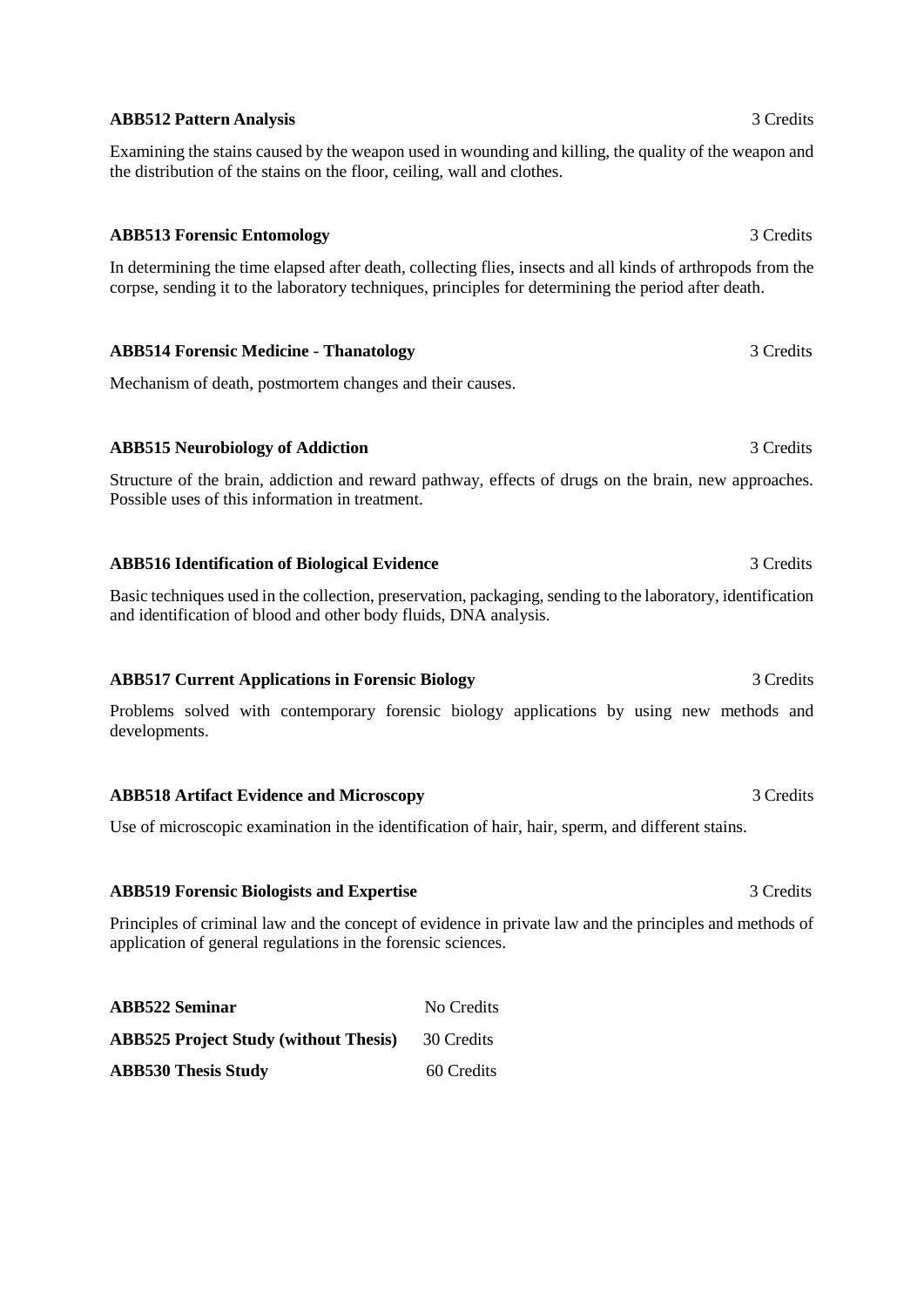## **FORENSIC PHARMACOLOGY AND TOXICOLOGY COURSE CONTENTS**

# **ABO522 Introduction to Forensic Sciences – Criminalistics** 3 Credits To make the subject of forensic science clear and comprehensive to a wide variety of students who are or plan to be aligned with the forensic science profession. **ABT501 Forensic Pharmacology and Toxicology 3 Credits** 3 Credits Ante mortem and postmortem biological samples used in forensic toxicology studies, conditions for taking these samples with appropriate methods, storing conditions, sending them to the laboratory and preparing them for analysis, devices and methods used in the analysis. **ABT508 Case-Based Toxicology** 3 Credits 3 Credits Collecting, examining and evaluating evidence from different crime scenes (sexual assault, manslaughter, theft, vehicle accidents, auto theft etc.). **ABT509 Principles of Drug Effect** 3 Credits 3 Credits The absorption, distribution and excretion of toxicants and their toxic doses. Determination of the quality and quantity of the used material is taken out from the scrap products. **ABT511 Instrumental Analysis in Toxicology** 3 Credits Theory and practice of modern instrumental analysis, mass spectrometry, optical spectroscopy, microscopy, chromatographic and electrophoretic separation. **ABT512 Current Research Techniques in Postmortem Toxicology** 3 Credits Diagnostic methods used in toxicological analysis in autopsy material and current developments. **ABT518 Environmental Toxicology** 3 Credits Toxicological analysis techniques of soil, water and air samples.

## **ABT519 Postmortem Toxicology of Addictive Substances** 3 Credits

Discussing whether narcotic or stimulant substances detected in liquid and solid samples taken from autopsy cause death or not.

## **ABT520 Molecular Toxicology** 3 Credits

It focuses on the application of biotechnology and research methods of biophysics and biochemistry to toxicology, where the effects of different chemical substances on living organisms are studied.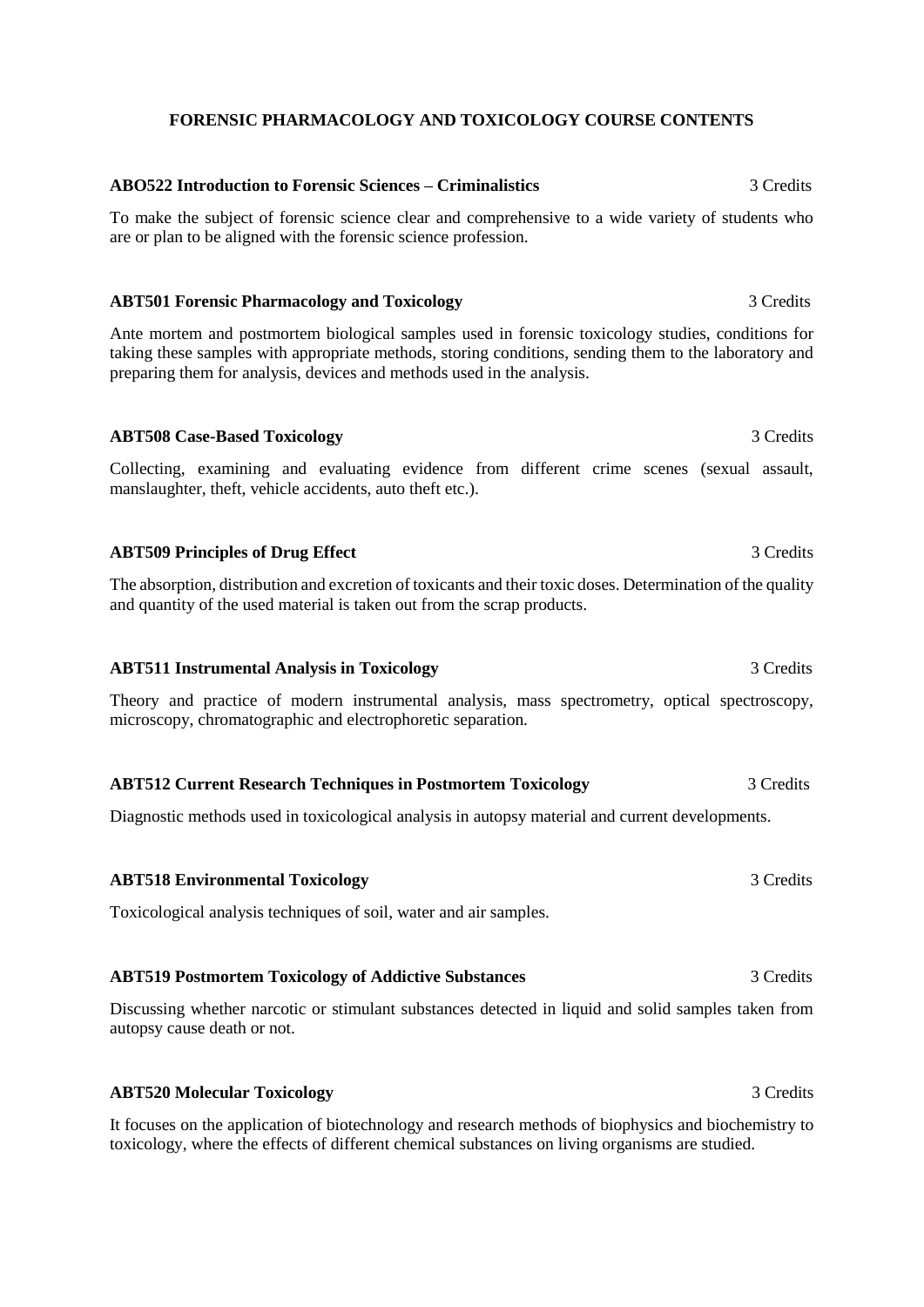## **ABT502 Postmortem Toxicology** 3 Credits

The concept of toxicology, historical development, modern applications, excretion of toxic substances, mechanisms of toxicity, factors affecting toxicity and evaluation of toxicity will be discussed.

## **ABT506 Analytical Toxicology** 3 Credits

This module provides students with the opportunity to learn about the key analytical methodologies used in the analytical toxicology laboratory. From sample extraction, through to immunoassay screening and mass spectrometry confirmations. Practical and workshops provide ample opportunity for you to get hands-on with the equipment used including state-of-the-art mass spectrometers that are used by toxicology labs to undertake much of their casework and analysis. You will also be taught about interpreting the data including mass spectra.

## **ABT521 Clinical Chemistry** 3 Credits

The complex chemical processes that take place from the use of the substance (especially addictive drugs) to the effect on the consumer discussion. The chemical, pharmacological, toxicological and pathological characteristics of frequently consumed addictive substances such as ethanol, barbiturates, narcotics, stimulants and hallucinogens will be discussed.

## **ABT513 Neuropharmacology** 3 Credits

This course examines how medicines affect the cellular functions and behavior of the nervous system and focuses on the interaction of behavior and molecular dependence with the brain.

## **ABT523 Synthetic Drugs** 3 Credits 3 Credits

A course that focuses on synthetic drugs in solid and liquid form and their precursors, which have become a serious problem in recent years, and the specification of the organism in fluids such as blood and urine, as well as in postmortem samples.

## **ABT524 Internationally Controlled Chemicals** 3 Credits

Historical development of international conventions, controlled natural and synthetic psychoactive substances.

## **ABO506 Ethics, Criminal Laboratory Management and Quality Assurance** 3 Credits

Issues involving the responsibility of professionals working in criminal laboratories, ethics, public relations and quality assurance.

| <b>ABT522 Seminar</b>       | No Credits |
|-----------------------------|------------|
| <b>ABT525 Project Study</b> | 30 Credits |
| <b>ABT530 Thesis Study</b>  | 60 Credits |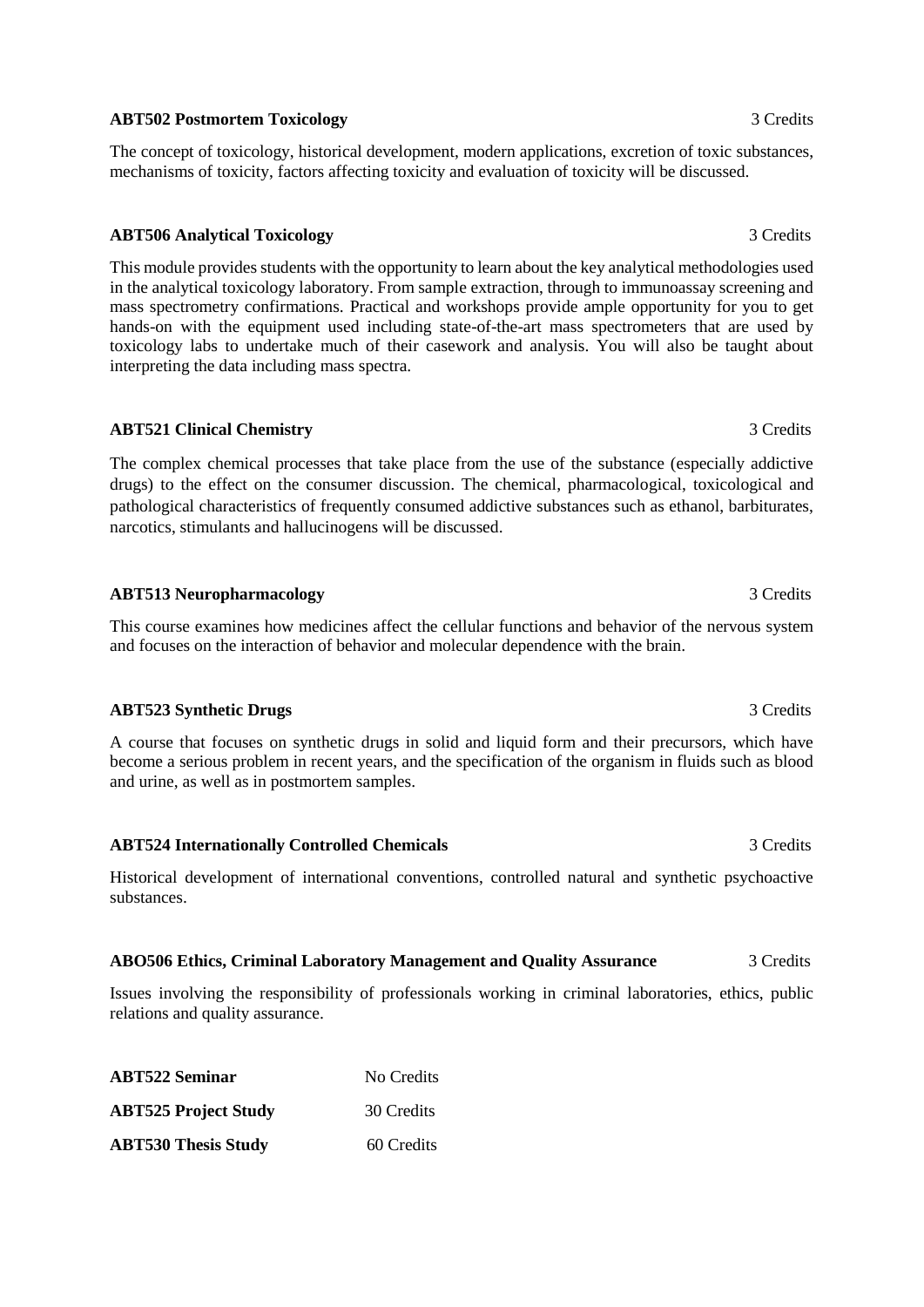### **FORENSIC CHEMISTRY COURSE CONTENTS**

### **ABK503 Forensic Chemistry Basic Principles** 3 Credits

It will focus on key issues in forensic chemistry, including sampling, spot tests, crystal tests, infrared spectrometry and gas chromatography - mass spectrometry, basic chemical processes such as capillary electrophoresis and substance analysis, repeatability of analysis and reliability in quantitative data. The basic methods used in the analysis of drugs, fire residues, explosives, shooting residues, paint samples will be discussed and ethical problems in the analysis of forensic chemistry evidence will be evaluated.

#### **ABK505 Instrumental Analysis** 3 Credits

It contains the interaction with electromagnetic radiation and material, optical spectroscopy devices, UV and visible region absorption spectroscopy, atomic absorption and emission spectroscopy, infrared spectroscopy, nuclear magnetic resonance, mass and fluorescence spectroscopy and interpretation of results.

#### **ABO514 Scientific Evidence in Criminal and Legal Cases** 3 Credits

Evidence law, burden of proof, properties of evidence, material evidence, evaluation of evidence, scientific evidence.

#### **ABK508 Advanced Forensic Chemistry** 3 Credits

Forensic chemistry is an application in which different sciences seeking answers to questions are examined by examining and comparing criminal research evidence.

#### **ABK511 Forensic Chemistry in Crime Investigation** 3 Credits

Determination of quantitative and qualitative chemical analyzes of specimens collected from the crime scene or samples taken from the suspect or victim (evidence) and which tests will be applied to the result.

#### **ABK514 Forensic Chemistry in Document and Ink Inspection** 3 Credits

Determination of ink structure and age in counterfeit detection in the document.

#### **ABK515 Poisons and Poisoning** 3 Credits

Effective organic and inorganic poisons on human organism, their mechanism of action and ways of poisoning will be discussed.

### **ABK516 Trace evidence and Microscopy** 3 Credits

Traffic accidents, bullet holes, tooth tracks. Evidence value, reporting and expertise.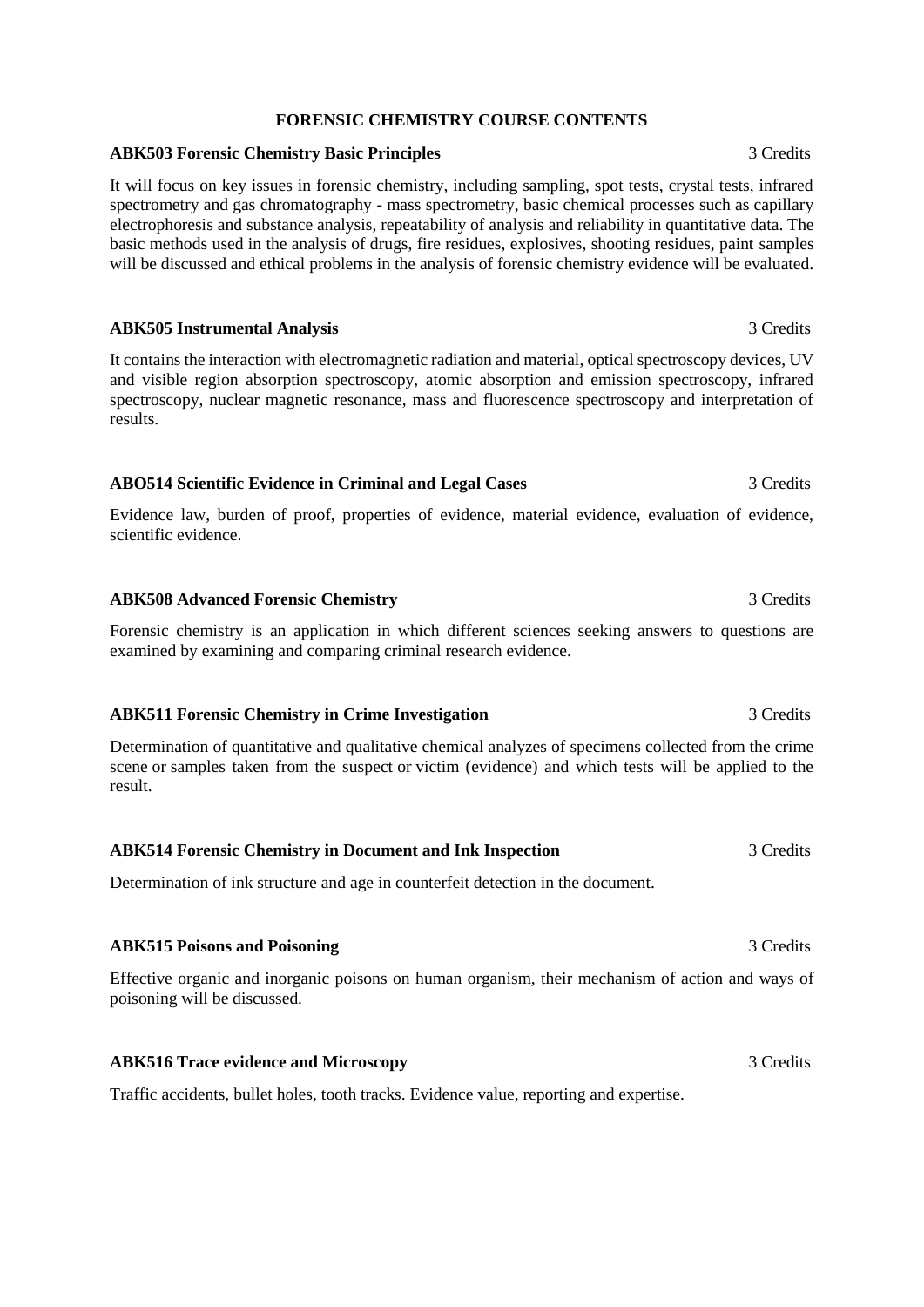## **ABK517 Analysis of Trace Evidence (Glass, Paint, Soil)** 3 Credits

Glass and soil examination.

## **ABK518 Fire and Explosive Investigation** 3 Credits

Fire, fuels, initial evaluation - final evaluation

| <b>ABK522 Seminar</b>       | No Credits |
|-----------------------------|------------|
| <b>ABK525 Project Study</b> | 30 Credits |
| <b>ABK530 Thesis Study</b>  | 60 Credits |

## **CRIME SCENE INVESTIGATION AND CRIMINALISTICS COURSE CONTENTS**

## **ABO501 Basic Forensic Science I** 3 Credits

To make the subject of forensic science clear and comprehensive to a wide variety of students who are or plan to be aligned with the forensic science profession.

## **ABO502 Basic Forensic Science II** 3 Credits

This course includes case study, medico legal review and pattern evidences. Firearms and cutter-drilland-stick instrument marks, fingerprints and documents will be processed.

## **ABO503 Crime Scene Investigation I** 3 Credits

The effect of collecting evidence from different crime scenes (sexual assault, manslaughter, theft, vehicle accidents, auto theft etc.) and illuminating them.

#### **ABO504 Crime Scene Investigation II** 3 Credits

The effect of collecting evidence from different crime scenes (sexual assault, homicide, theft, vehicle accidents, auto theft etc.) and illuminating them.

#### **ABO508 Illegal Substances and Toxicology** 3 Credits

This course stresses the practical and theoretical aspects to forensic toxicology, the study of drugs, and their implications in a forensic setting when toxicity sets in. The analysis and description of drugs are introduced. Case studies are reviewed where drug use may become a forensic matter.

## **ABO510 Case-Based Crime Scene Investigation** 3 Credits

Evidence collection from different crime scenes such as sexual assault, murder, theft, vehicle accident, auto theft etc. and their effect on illuminating the event.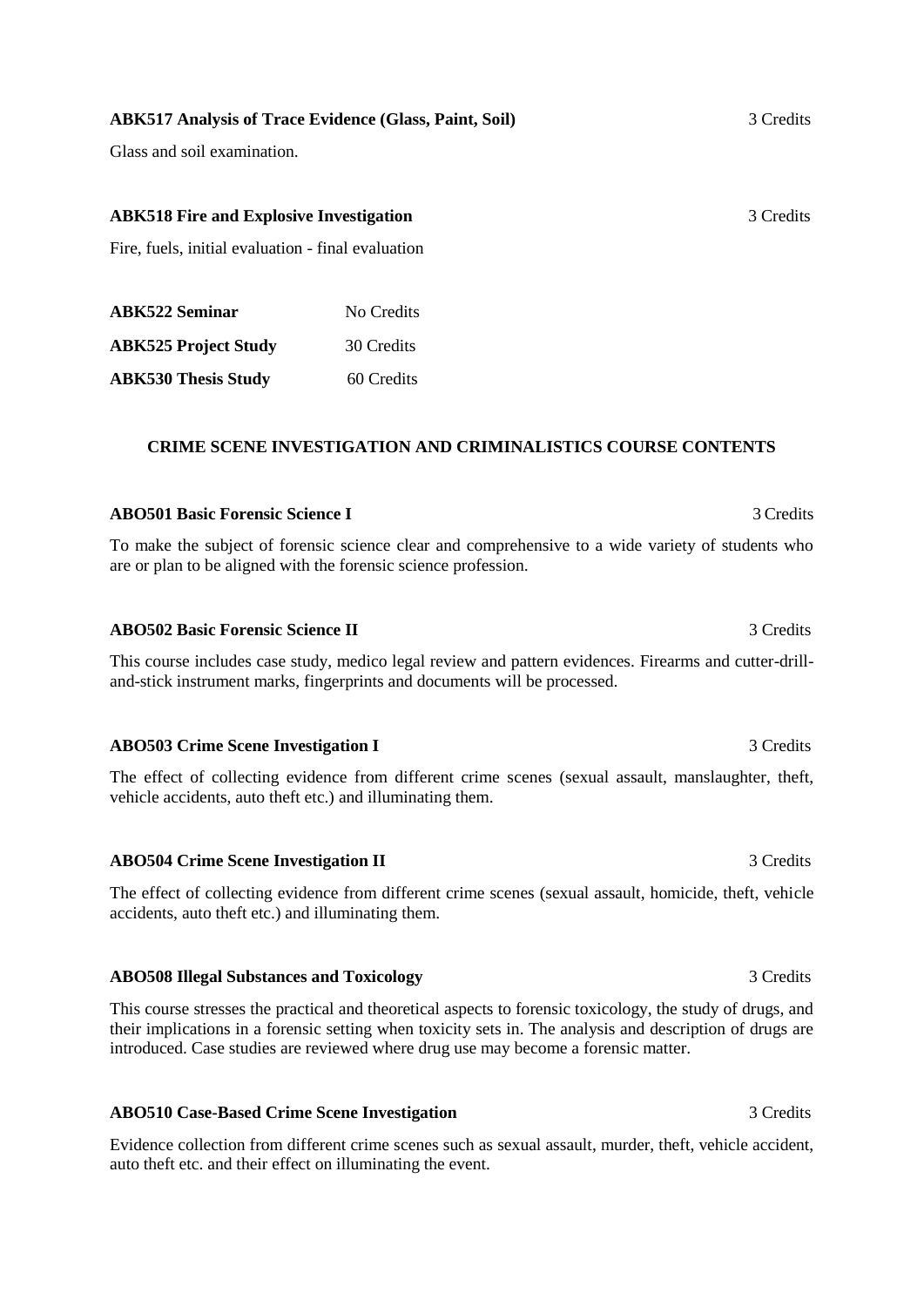#### **ABO506 Ethics, Criminal Laboratory Management and Quality Assurance** 3 Credits

Laboratory managers must strive to ensure that forensic science is conducted in accordance with sound scientific principles and within the framework of the statutory requirements to which forensic professionals are responsible.

## **ABO507 Forensic Photography and Event Site Documentation** 3 Credits

The necessary documentation, sketches, photographs and video recordings for the reconstruction of the event sites, the principles for their creation, the characteristics to be considered.

### **ABO518 Firearms and Trace Analysis** 3 Credits

Firearms, Classification and diameters of firearms Diameter of rifled firearms Diameter of unarmed weapons (hunting rifles) Shock, variety, grades in hunting rifles Structures of rifle bullets, hives, capsules, gunpowder and projectile barrels Structure of firearms, Tapes Bullet guns, gas (tear gas) bullets, various types of bullets Shooting remnants, factors affecting their formation Methods of collecting shot waste Methods of detecting shot waste Shooting distances Billiard ball scattering effect Clothing (guns) Examination and detection of firearms, noteworthy points Bullet box and hive comparator, comparative microscopes, IBIS serial number restoration.

### **ABO519 Document Examination** 3 Credits

Identification of hand and machine writings, computers, printers, fax printouts, ink, stamp reviews and whether they are the same hand or equipment products, error sources, techniques in report writing.

## **ABO514 Scientific Evidence in Criminal and Legal Cases** 3 Credits

Evidence law, burden of proof, properties of evidence, material evidence, evaluation of evidence, scientific evidence.

## **ABO522 Introduction to Forensic Science - Criminalism** 3 Credits

To make the subject of forensic science clear and comprehensive to a wide variety of students who are or plan to be aligned with the forensic science profession.

#### **ABO512 Digital evidence** 3 Credits

What are digital proofs? Features, environments and how to intervene.

#### **ABO513 Investigation in Sexual Cases** 3 Credits

Trainees will be trained to take into account the causes of sexual crimes, their forms, examination techniques at the scene, collecting evidence, analyzes requested from the laboratory, as well as precautions to reduce the delay to the examination of the victim.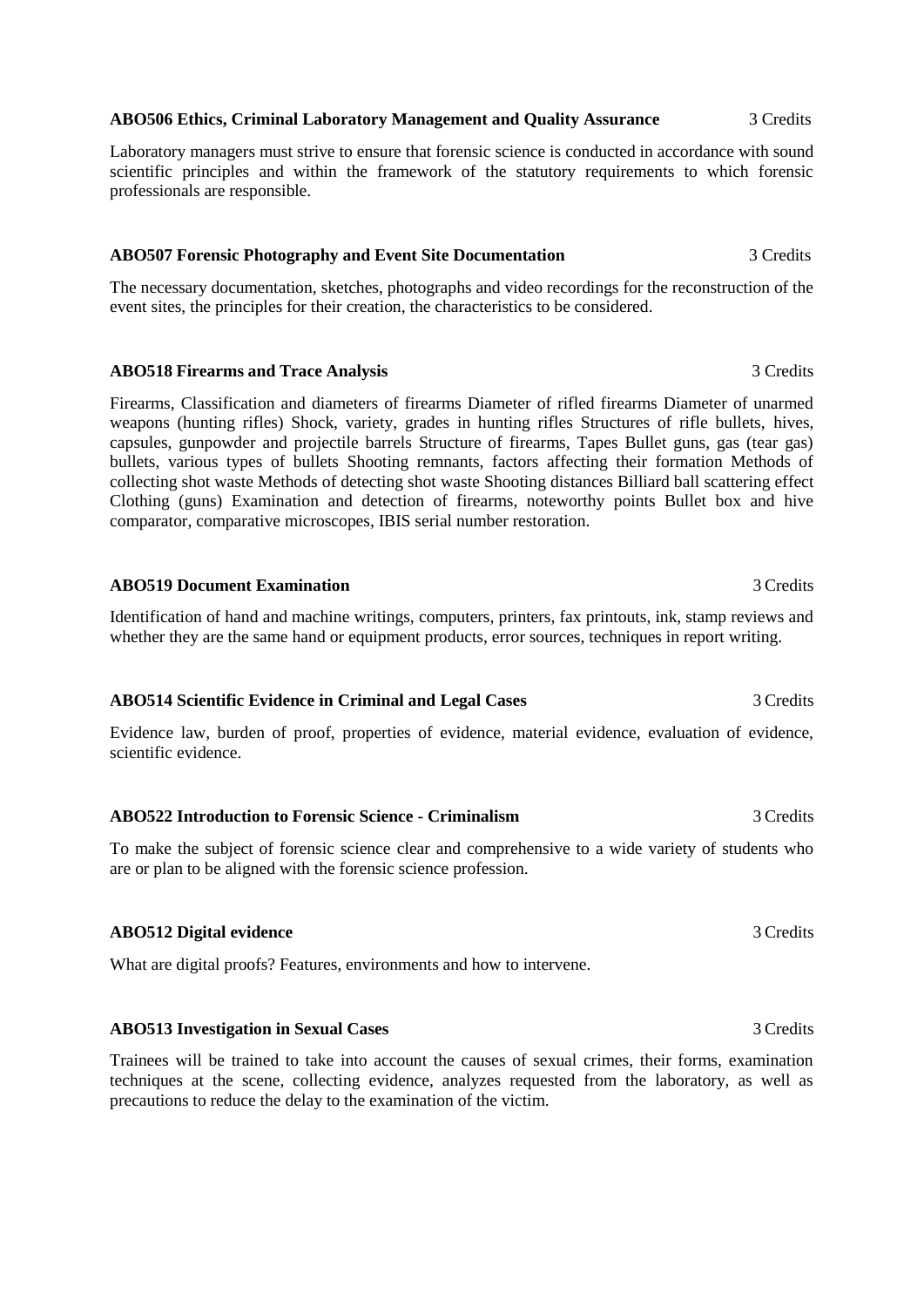### **ABO515 Investigation in Traffic Accidents** 3 Credits

Revealing evidence to help determine the flaw in the investigation of traffic accidents.

## **ABO517 Underwater Crime Investigation** 3 Credits

In this course rigorously challenge our students through five sequenced courses and laboratories. These courses and labs provide students with the theory and practical experiences that equip them to be underwater forensic scientists.

### **ABO516 Investigation in Homicide and Violent Crimes** 3 Credits

Classification of homicides, protection, victim science, staged scene, investigation strategies, things to be done first by the scene, eye witnesses, interviews with witnesses, cooperation with forensic experts and prosecutors, documentation, photography, time after death, Comments about motives and signatures in cases where it is not known, collecting evidence for them, suicide cases.

## **ABO522 Seminar**

## **ABO525 Project Study**

**ABO530 Thesis Study**

### **CRIME PREVENTION AND ANALYSIS COURSE CONTENTS**

#### **ABO522 Introduction to Forensic Science and Criminalistics** 3 Credits

To make the subject of forensic science clear and comprehensive to a wide variety of students who are or plan to be aligned with the forensic science profession.

#### **ABS501 Crime Prevention: Approach, Practice and Assessment** 3 Credits

Techniques aimed at preventing crime, their application examples and success criteria.

#### **ABS502 Investigation of Manslaughter Crime** 3 Credits

Victim characteristics and observations at the crime scene, classification and protection of homicide according to international standards, especially FBI, victim science, staged crime scenes, investigative strategies.

#### **ABP506 Eyewitness, Testimony and Interview Techniques** 3 Credits

Techniques of interviewing people who are perpetrators, victims or witnesses of a crime, body language, lie detection, use of new technologies for this purpose, brain imaging techniques.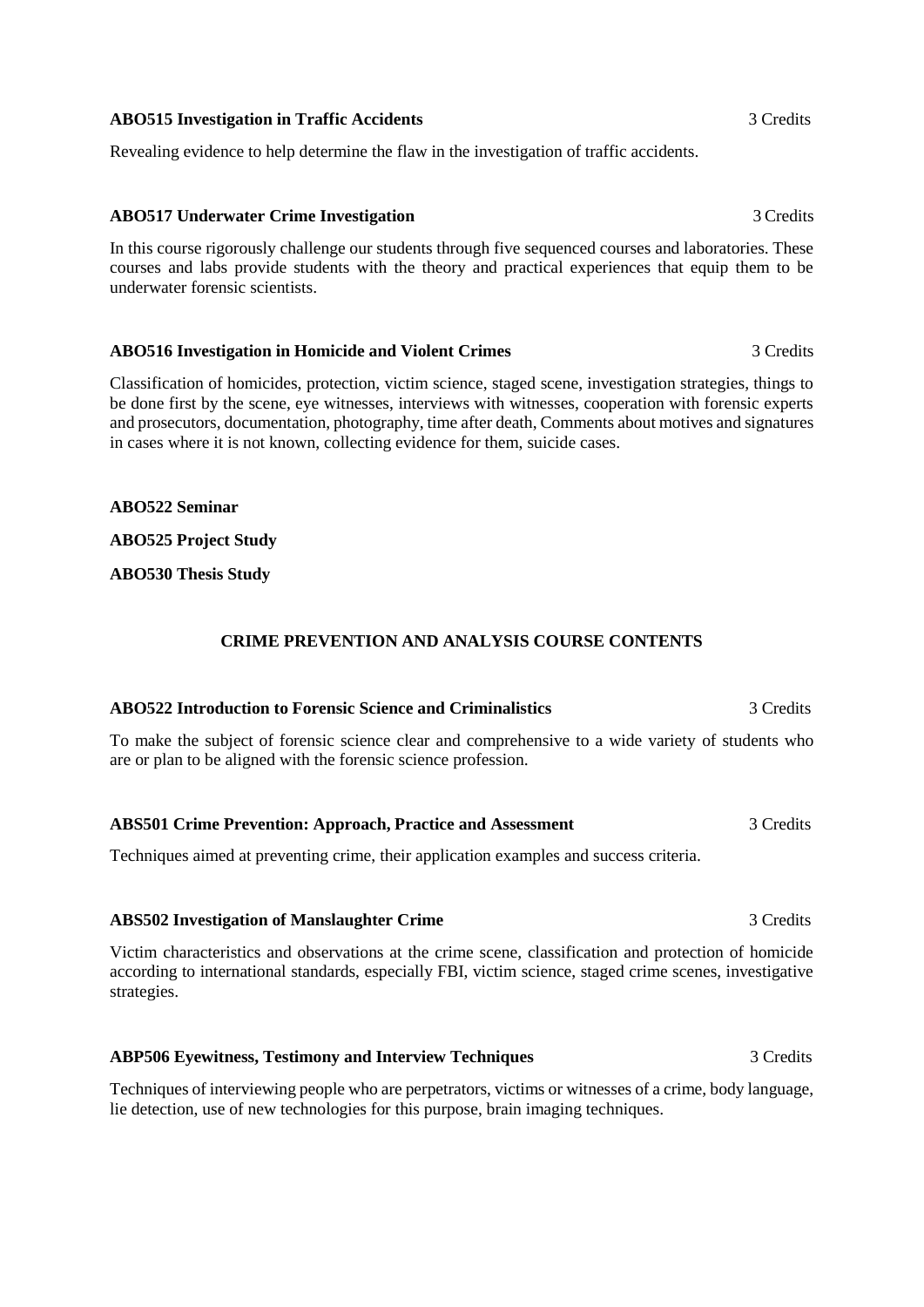## **ABS507 Sex Crimes Investigation** 3 Credits

Due to the lack of evidence, sexual crimes are among the crime types with the lowest rate of disclosure, and measures to be taken to increase this value and studies to increase awareness in the society.

## **ABS510 Crime Analysis and Foresight** 3 Credits 3 Credits

To make forward-looking predictions based on individual crime data and databases, to develop software for this purpose and to test existing ones, to test the accuracy of the results obtained.

## ABS511 Control of International Drug Trafficking 3 Credits

The economy of drug crimes, which is the leading international crime, the use of revenues for laundering other crimes and their control with national and international laws.

## **ABS512 Organized Crime** 3 Credits

Organization definition, establishment, management, difference of membership and their proof.

## **ABS513 Drug Crimes** 3 Credits

Investigation of drug crimes, including manufacturing, importing and exporting drugs and stimulants, selling them in the country unlicensed and contrary to the license, offering them for sale.

## **ABS515 Crime Prevention by Environmental Regulation** 3 Credits

Focusing on the responsibilities of local governments in the prevention of crime, this course will focus on traffic regulation, architectural issues, and crime prevention measures in individual settlements in rural areas and mass housing constructions.

## **ABP514 Prevention of Youth Crime** 3 Credits 3 Credits

The rights and needs of young people, the causes of juvenile delinquency, the characteristics of juvenile and criminal justice systems, and the relationship between prosperity, education, health and social security systems, preventive and rehabilitative social service models for juvenile delinquents.

## **ABS516 Geographic Profiling** 3 Credits

Geo-profiling is an important crime prevention tool and relies heavily on software technology. This course includes teaching t to make assumptions about where and when the next crime may be committed, both at the individual and community level.

## **ABS517 Evidence-based Investigation and Techniques** 3 Credits

A course in which discussions on their validity in Turkey will be carried out by giving examples of crime prevention techniques successfully applied in different countries. The effect of social dynamics, economic, social and cultural differences on crime prevention strategies.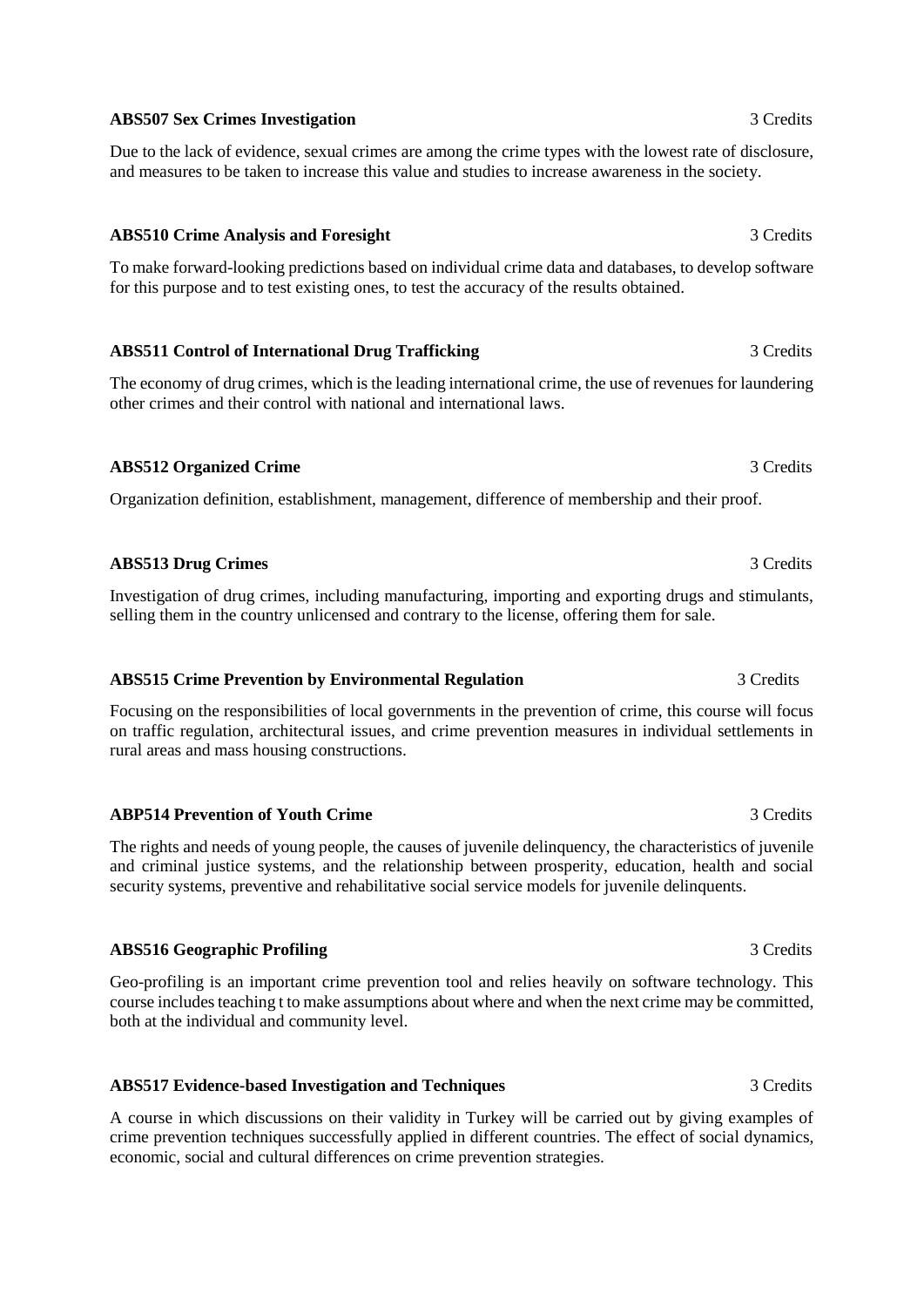## **ABS504 Parole and Probation** 3 Credits 3 Credits

Conditional evacuation and supervised freedom.

## **ABS506 Women and Children in the Criminal Justice System** 3 Credits

Women and children are at the forefront of the disadvantaged groups, this is a course that focuses on the measures to be taken to deal with the problems they face as witnesses, victims and perpetrators.

## **ABS518 International Organized Crime** 3 Credits

Focusing on the proof of human trafficking, organ trafficking, women's trafficking, vehicle trafficking, terrorist crimes and all kinds of smuggling, especially drug crimes, the course will deal with the case of committing these crimes, especially in the virtual environment.

## **ABS519 Terror and Terrorism** 3 Credits

Terrorism and the causes of terrorism, which are the main problems affecting world peace in the last decade, the psychology of those involved in these events, criminological approaches and the main terrorist events will be tried to be explained with crime theories.

## **ABS520 Crime Economics** 3 Credits

Within the scope of this course, in which the effects of crimes on society and the calculation techniques of the damage they bring to the country's economy are discussed, the reasons of academics who advocate the release of cannabis from drugs will be examined.

## **ABS524 Victimology** 3 Credits

It aims to examine the victim within the scope of psychological, social and legal relations and to determine the necessary conditions for its prevention. It focuses on investigating the relationship between the perpetrator and the victim in the occurrence of the crime, self-victimization and victimization.

**ABP522 Seminar**

**ABP525 Project Study** 

**ABP530 Thesis Study**

## **FORENSIC PSYCHOLOGY COURSE CONTENTS**

## **ABP501 Forensic Psychology in the Criminal Justice System** 3 Credits

This course is to inform the basic concepts of forensic psychology about the methods of examination. The definition of crime and criminal behavior, the emergence of crime concept, suicide personality traits, criminal qualification and criteria and legal capacity criteria, substance addiction and crime, mental illness and crime, biological and social factors in suicide tendency.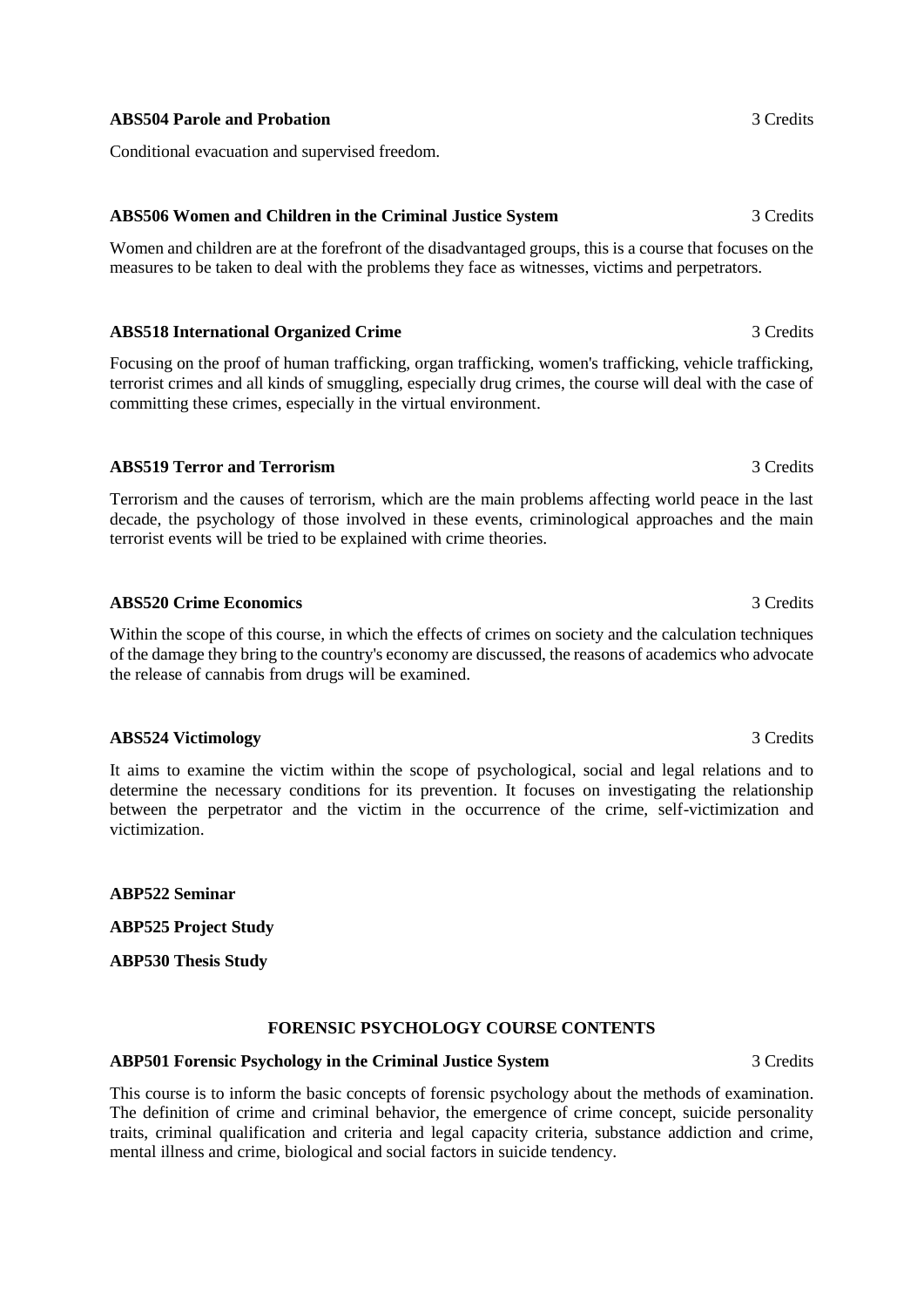## **ABP502 Criminal Behavior** 3 Credits

The investigation technique of the suspects and the accused, the identification of the illusions that witnesses might fall into, the provision of adaptation of criminal children to their social lives through retraining are some of the lectures that are given.

## **ABP503 Forensic Behavior Science** 3 Credits

It is aimed to inform the students about the basic concepts of forensic psychology and examination methods. The historical background of the concept of crime and criminal behavior, the characteristics of susceptible personality, criminal qualification and criteria and legal capacity of authority, substance dependence and crime, mental illness and crime, biological and sociological factors in suicide tendency are examined under this lecture.

## **ABP508 Ethical Issues in Forensic Psychology** 3 Credits

ABA, ACA and APA related ethic codes, ethical behaviors and ethical dilemmas.

## **ABP509 Evaluation of Sexual Offenders and Consultancy** 3 Credits

It will focus on legal-legal and medical knowledge, as well as psychological and sociological approaches for relevant researchers and professionals in the fields of investigation and investigation of sexual crimes.

## **ABP511 Psychopathology** 3 Credits

In this course, the etiology and classification of mental disorders will be examined. The manifestation, symptoms and basic treatment methods of mental illnesses will be evaluated within the scope of DSM-5 (Diagnostic and Statistical Manual of Mental Disorders). Especially, priority will be given to disease and disease categories in the forensic field.

## **ABP513 Personality Profile in Murder Crimes** 3 Credits

Students will be introduced to the fundamentals of legal research, with an emphasis on ability development in reading and understanding primary legal materials. The legal concepts of criminal liability and legal mental disability will be discussed. The judicial processes of the mentally ill, the developmentally disabled and children and the good treatment given to them will be evaluated in line with today's trends. In practice, the concept of dangerousness applied in judicial-civil commitments and sexual offender commitment processes will be examined.

## **ABP514 Communication with Children in Criminology** 3 Credits

In this course, where medical, scientific, legal-legal information and psychological and sociological approaches are blended for researchers and professionals in the field of child abuse, the application of research-supported data will be emphasized especially in cases of child murder, exploitation and abuse.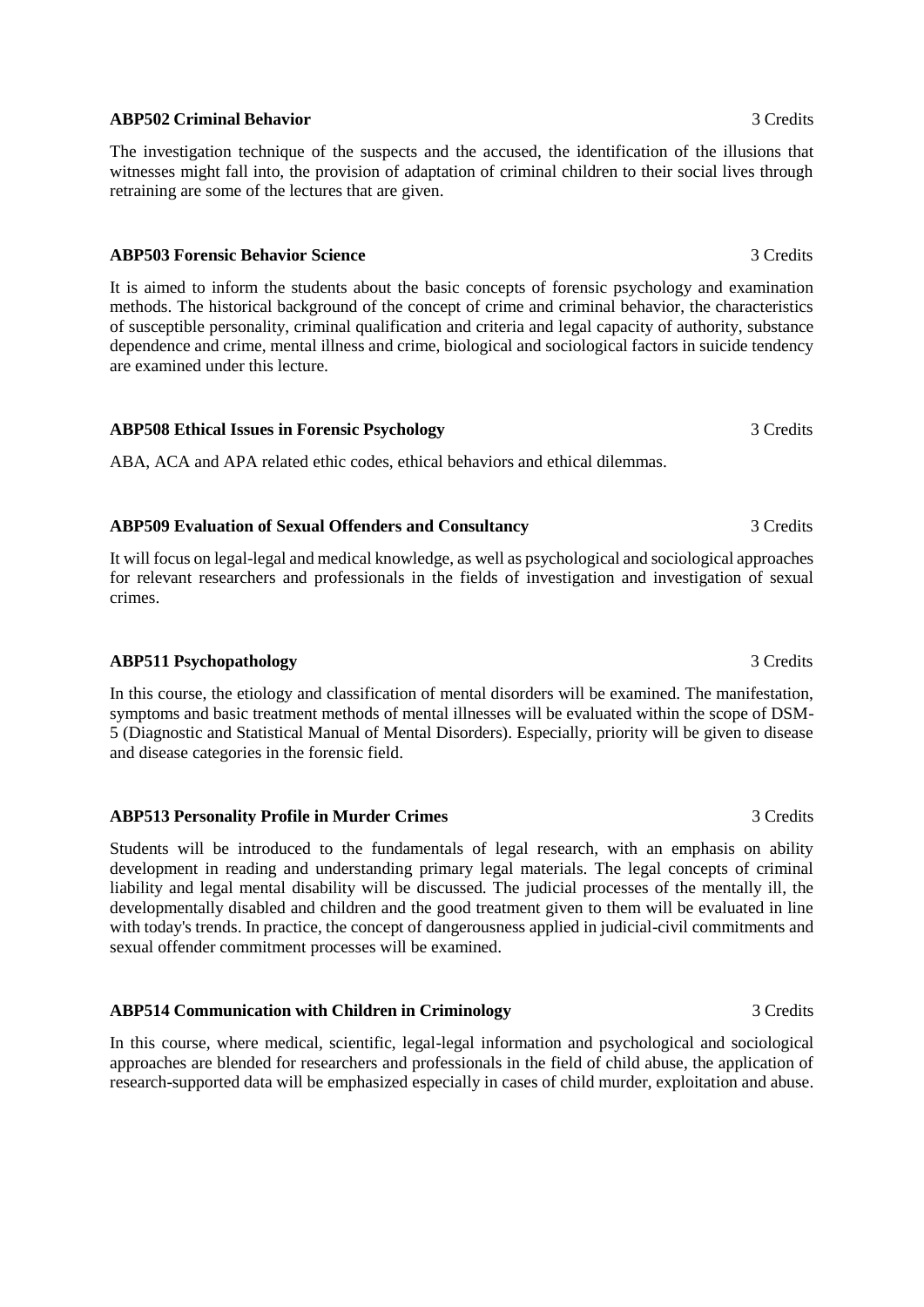## **ABP517 Counseling for Prisoners and Their Relatives** 3 Credits

Psycho-legal issues related to divorce, child custody, guardianship, domestic violence and sexual crimes will be covered in this course. Emphasizing the importance of divorce mediation, dispute resolution methods will be discussed instead of the litigation process. Evaluation of child custody and old age will be emphasized. Ethical and legal issues in this field will be discussed.

## **ABP518 Counseling in Multicultural Settings** 3 Credits

In this course, which will introduce basic counseling and psychotherapy theories (Psychodynamic, Existential, Gestalt, Individual-centered, Behavioral, Cognitive) from individual and group perspectives, the application of these theories to therapeutic approaches, especially the points closely related to forensic sciences, will be emphasized.

## **ABP519 Group Therapy in Prisons** 3 Credits

Group therapy and group counseling skills and abilities will be presented with a theoretical and empirical understanding, with particular emphasis on the reformed and other criminal population.

## **ABP520 Prisoner Assessment and Treatment** 3 Credits

This course is designed to introduce students to methodology, psychometrics, report and test designs, and to provide an introduction to the field of psychological assessment.

### **ABP522 Seminar**

**ABP525 Project Study** 

**ABP530 Thesis Study**

## **FORENSIC GENETICS COURSE CONTENTS**

## **ABG503 Forensic Genetics** 3 Credits

The aim of this course is to teach the students how to obtain the biological evidence, DNA sources, possible ways to obtain DNA, polymorphic systems used in past and present, basic principles of population genetics, identification, affinity determination etc.

## **ABG504 Advanced Forensic Genetics** 3 Credits

ıdentification of biological evidence in criminal cases using DNA technology, paternity identification and identification of kinship relationships. The concepts such as crime scene investigation, biological evidence, methods used to obtain DNA from delta, evaluation of results and determination of identification, identification and use of DNA banks in solution of criminal events will be emphasized.

## **ABG505 Genetic Variation in Human Communities** 3 Credits

Measurement and study of genetic diversity and evolutionary processes of human populations. Possible impact of changes in cultural influences causing adaptive/selective events.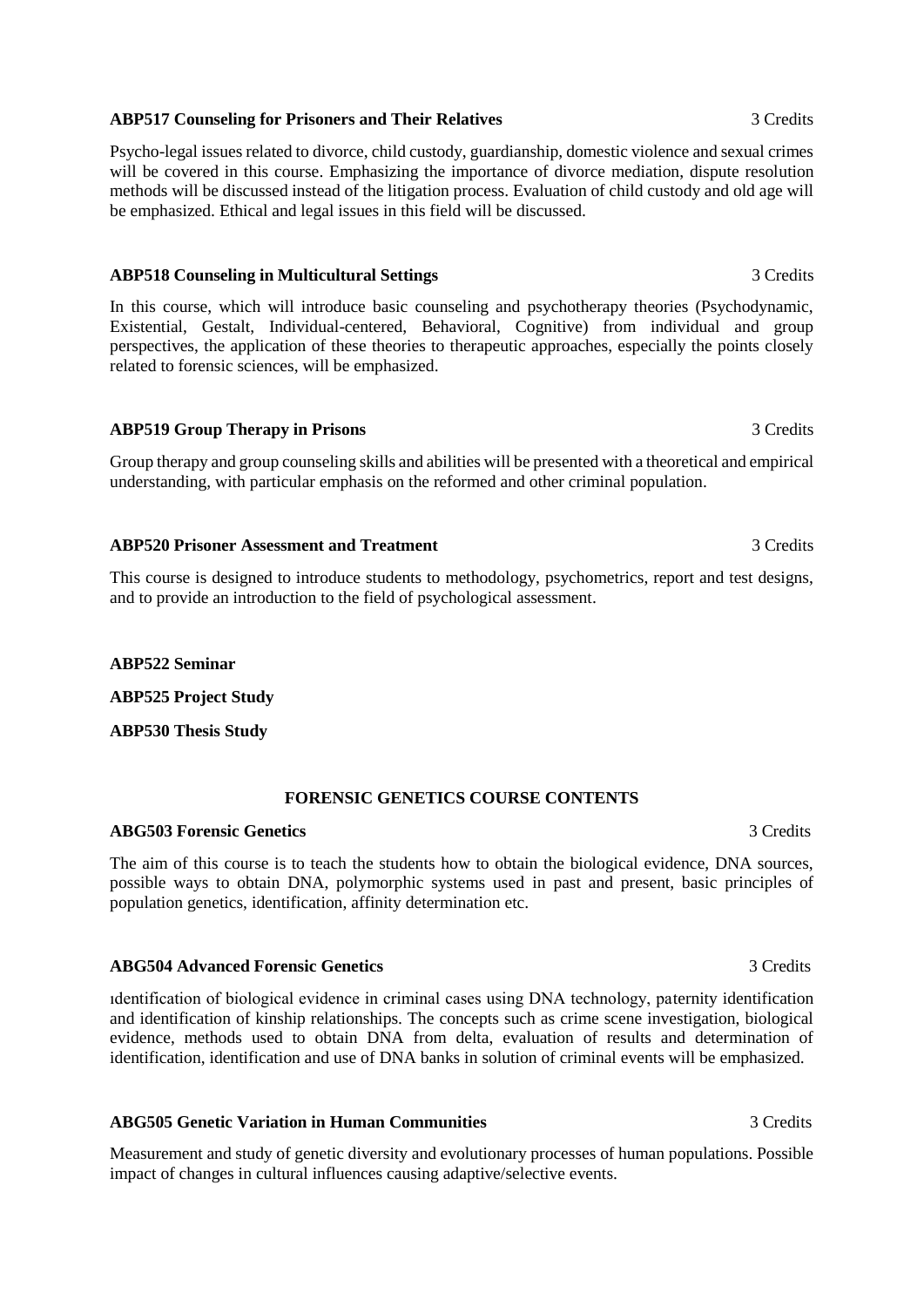## **ABG506 Getting DNA Profiles** 3 Credits

Obtaining DNA profiles for forensic purposes. Mitochondrial DNA, Y chromosome analysis, methods used in paternity, kinship and different lineage determination, probability calculations, report writing, presentation and cross-examination.

## **ABG507 Genetic Studies in Terror and Natural Disasters** 3 Credits

Identification in cases where the number of victims is high, such as floods, fires, explosions, plane crashes, terrorist incidents.

**ABG508 Behavior Genetics** 3 Credits

Theoretical approach to genetic parameters affecting human behavior and current methods in their analysis.

## **ABG509 Used Techniques in Forensic Molecular Genetics** 3 Credits

Methods used to obtain DNA from different biological environments, human body fluids and tissues, hair, bone and remains.

### **ABG510 Addiction Genetics** 3 Credits

Hereditary causes of addiction, epigenetics, research in this field, the possibility of using it in diagnosis and treatment.

### **ABG511 Forensic DNA Typing Protocols** 3 Credits 3 Credits

International standard methods and calculations used in lineage determination, quality assurance.

## **ABG512 Genetic Databases and Regulations** 3 Credits 3 Credits

International regulations on DNA databases, their use for different purposes, international cooperation.

## **ABG513 Human Rights and Forensic Genetics** 3 Credits

Human rights issues, ensuring information confidentiality, national and international issues in forensic genetic analysis.

## **ABG514 Population Genetics** 3 Credits

Origin, conservation and possible significance of genetic diversity of populations. Selection, genetics the place of population genetics in theory and practice with a focus on drift and population structure.

## **ABG515 Biostatistics - Expertise - Report Writing** 3 Credits

Biostatistics applications, margins of error, reflection on reports in Forensic Genetics applications.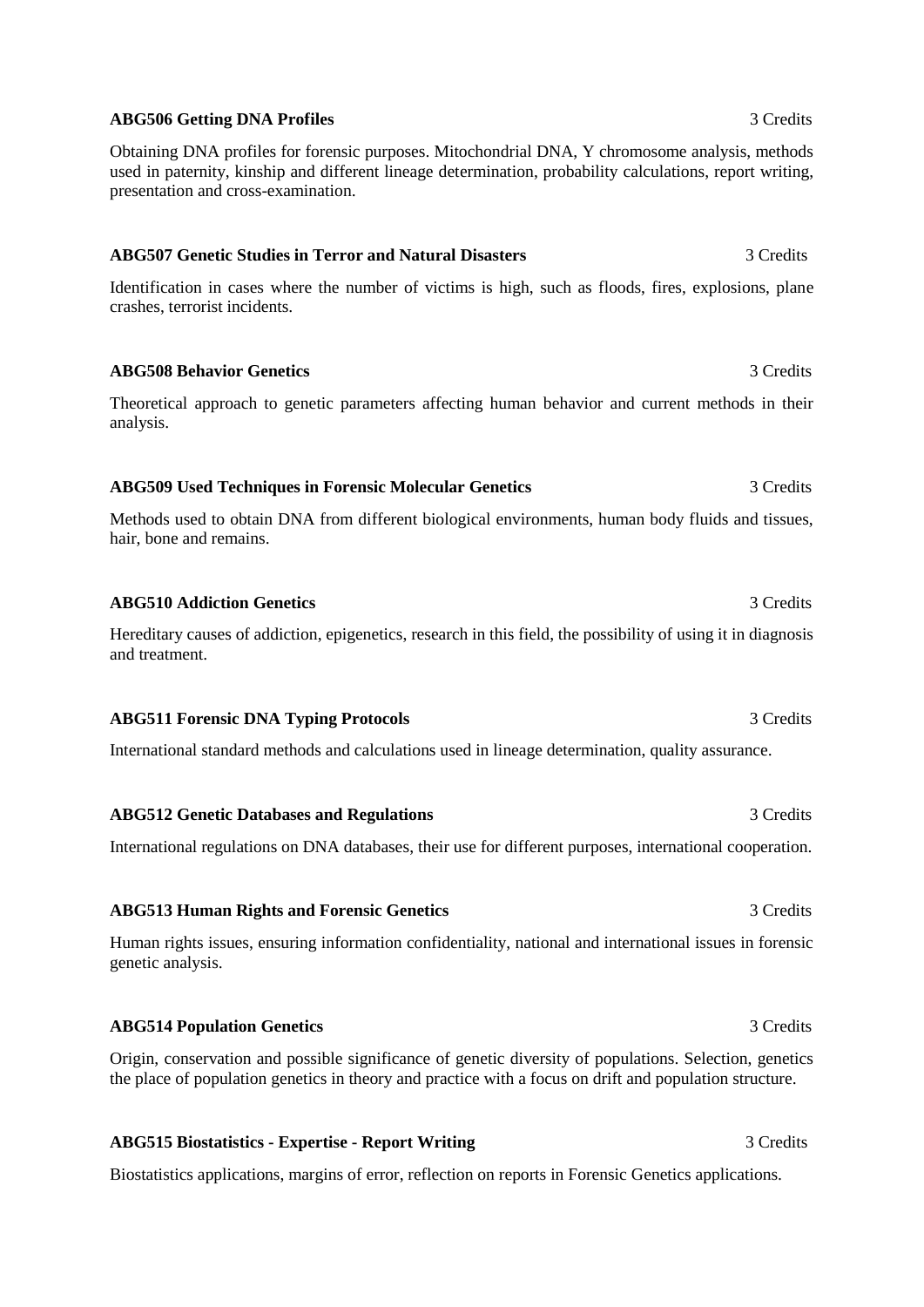**ABG522 Seminar ABG525 Project Study 30 Credits ABG530 Thesis Study 60 Credits**

## **FORENSIC INFORMATICS CRIMES COURSE CONTENTS**

#### **ABO522 Introduction to Forensic Sciences – Criminalistics** 3 Credits

To make the subject of forensic science clear and comprehensive to a wide variety of students who are or plan to be aligned with the forensic science profession.

### **ABD501 Cybercrime Investigation: Evidence Collection and Management** 3 Credits

The tools, methods and means used in the informatics investigations will be analyzed and the data stored in the FAT, NTFS, EXT and HFS filing systems and at the level of the filing systems.

## **ABD503 Cyber Criminology** 3 Credits 3 Credits

Social science theories that cause victimization, cyber harassment, cyber abuse of children, internet crimes and internet use for terrorist acts, as well as internet gambling, digital piracy, human rights issues will be covered.

## **ABD504 Forensic Informatics** 3 Credits

Identification, acquisition, storage, examination and submission to the court of all kinds of information objects consisting of sound, image, data, information or a combination of these stored in electromagnetic and electro-optical environments or transmitted by these media in a way that will serve as digital evidence in court.

## **ABD506 Investigation of Hi-Tech Crimes** 3 Credits

This course is for final semester students of the high-tech crime studies program only. Forensic investigations simulation: issues such as creating an investigation plan, securing the crime scene, preparing the case for court, testifying in training courts will be covered.

## **ABD507 Informatics Law** 3 Credits

In this problem-oriented course, which will focus on applying the analysis of current cases and statutes to various criminal crime patterns, cybercrimes, criminal law for the collection and analysis of digital evidence, criminal procedure law will be examined. Lesson is opened to students of the off-campus, distance education forensic science program.

## **ABD508 Digital Evidences** 3 Credits

Obtaining evidence from computers that can carry large amounts of data, create unique logs, perform email operations, have internal hard disks, manage user accounts, and are an important data source.